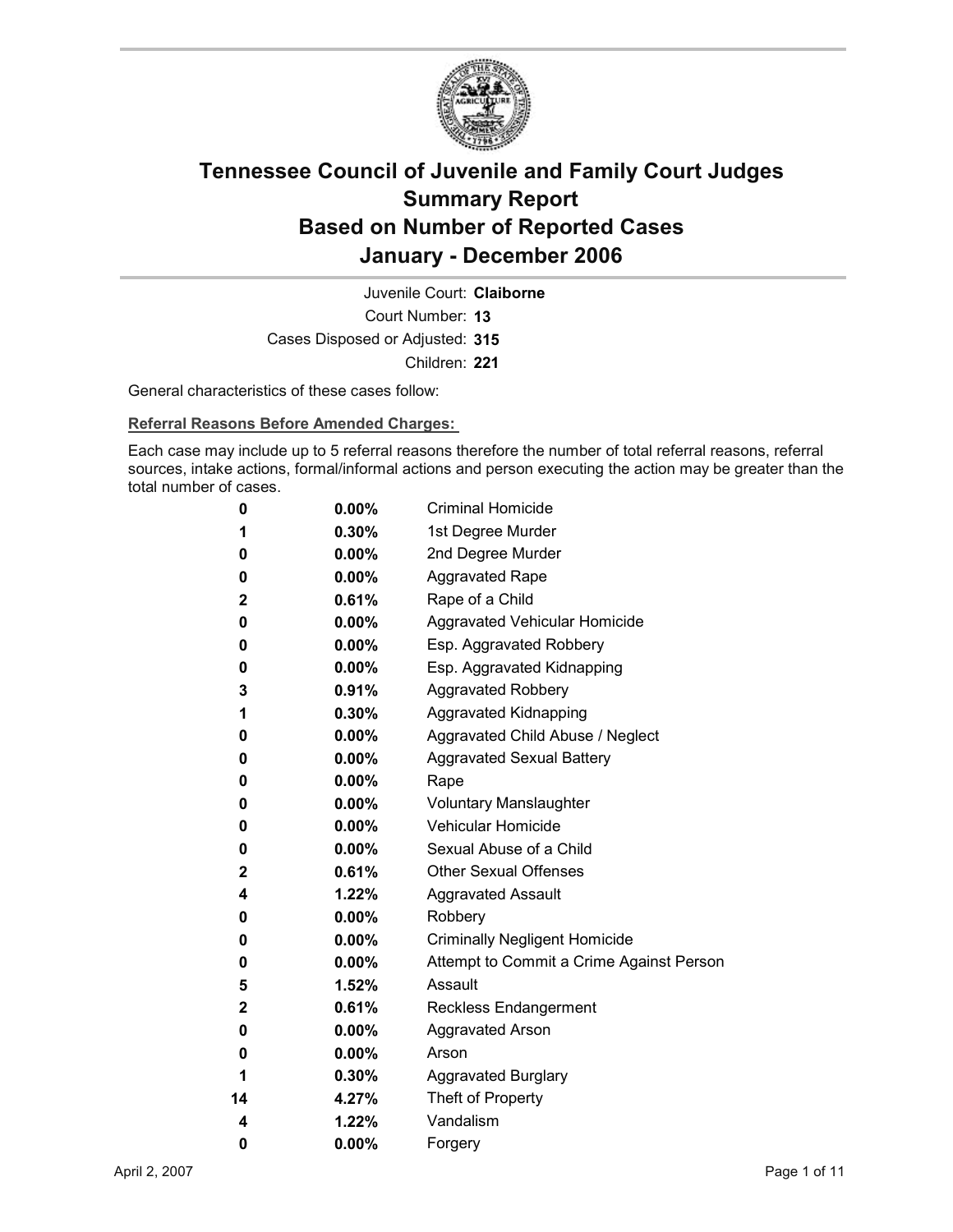

Court Number: **13** Juvenile Court: **Claiborne**

Cases Disposed or Adjusted: **315**

Children: **221**

### **Referral Reasons Before Amended Charges:**

Each case may include up to 5 referral reasons therefore the number of total referral reasons, referral sources, intake actions, formal/informal actions and person executing the action may be greater than the total number of cases.

| 0            | 0.00%    | <b>Worthless Checks</b>                                     |
|--------------|----------|-------------------------------------------------------------|
| 0            | 0.00%    | Illegal Possession / Fraudulent Use of Credit / Debit Cards |
| 2            | 0.61%    | <b>Burglary</b>                                             |
| 0            | $0.00\%$ | Unauthorized Use of a Vehicle                               |
| 0            | $0.00\%$ | <b>Cruelty to Animals</b>                                   |
| 1            | $0.30\%$ | Sale of Controlled Substances                               |
| 10           | 3.05%    | <b>Other Drug Offenses</b>                                  |
| 4            | 1.22%    | Possession of Controlled Substances                         |
| 0            | 0.00%    | <b>Criminal Attempt</b>                                     |
| 1            | 0.30%    | Carrying Weapons on School Property                         |
| 1            | 0.30%    | Unlawful Carrying / Possession of a Weapon                  |
| 0            | $0.00\%$ | <b>Evading Arrest</b>                                       |
| 0            | $0.00\%$ | Escape                                                      |
| 0            | $0.00\%$ | Driving Under Influence (DUI)                               |
| 4            | 1.22%    | Possession / Consumption of Alcohol                         |
| 0            | $0.00\%$ | Resisting Stop, Frisk, Halt, Arrest or Search               |
| 0            | $0.00\%$ | <b>Aggravated Criminal Trespass</b>                         |
| 4            | 1.22%    | Harassment                                                  |
| 0            | $0.00\%$ | Failure to Appear                                           |
| 1            | $0.30\%$ | Filing a False Police Report                                |
| 0            | 0.00%    | Criminal Impersonation                                      |
| 3            | 0.91%    | <b>Disorderly Conduct</b>                                   |
| 2            | 0.61%    | <b>Criminal Trespass</b>                                    |
| 1            | 0.30%    | <b>Public Intoxication</b>                                  |
| 0            | $0.00\%$ | Gambling                                                    |
| 1            | 0.30%    | <b>Traffic</b>                                              |
| 0            | $0.00\%$ | Local Ordinances                                            |
| $\mathbf{2}$ | 0.61%    | Violation of Wildlife Regulations                           |
| 0            | $0.00\%$ | Contempt of Court                                           |
| 6            | 1.83%    | <b>Violation of Probation</b>                               |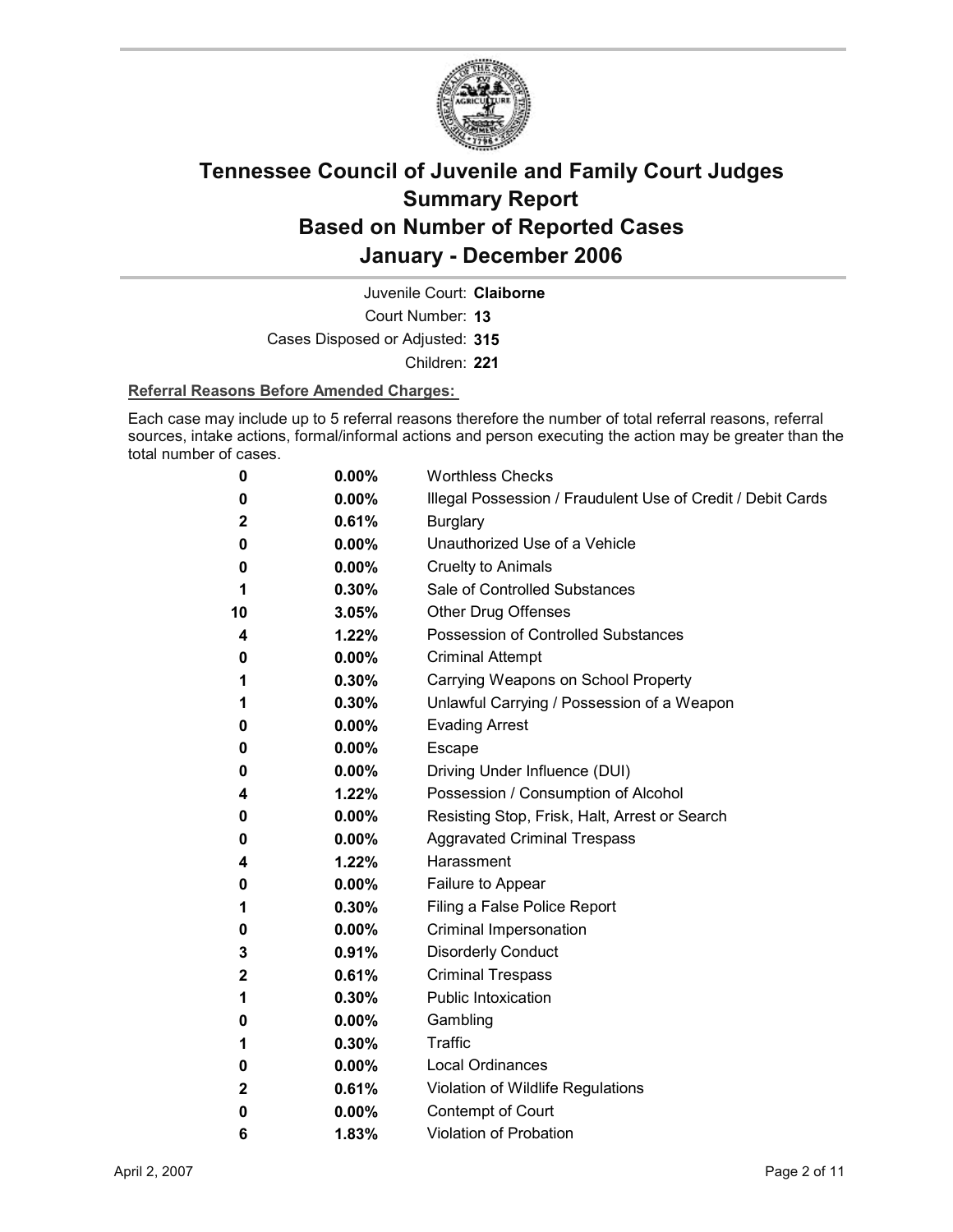

Court Number: **13** Juvenile Court: **Claiborne** Cases Disposed or Adjusted: **315** Children: **221**

### **Referral Reasons Before Amended Charges:**

Each case may include up to 5 referral reasons therefore the number of total referral reasons, referral sources, intake actions, formal/informal actions and person executing the action may be greater than the total number of cases.

| 0<br>0<br>0<br>0<br>0<br>8 | 0.00%<br>0.00%<br>$0.00\%$<br>$0.00\%$<br>2.44%          | Visitation<br>Paternity / Legitimation<br>Child Support<br><b>Request for Medical Treatment</b><br><b>Consent to Marry</b><br>Other |
|----------------------------|----------------------------------------------------------|-------------------------------------------------------------------------------------------------------------------------------------|
|                            |                                                          |                                                                                                                                     |
|                            |                                                          |                                                                                                                                     |
|                            |                                                          |                                                                                                                                     |
|                            |                                                          |                                                                                                                                     |
|                            |                                                          |                                                                                                                                     |
|                            | 0.00%                                                    |                                                                                                                                     |
| 6                          | 1.83%                                                    | Custody                                                                                                                             |
| 0                          | $0.00\%$                                                 | <b>Foster Care Review</b>                                                                                                           |
| 0                          | 0.00%                                                    | <b>Administrative Review</b>                                                                                                        |
| 126                        | 38.41%                                                   | <b>Judicial Review</b>                                                                                                              |
| 0                          | 0.00%                                                    | Violation of Informal Adjustment                                                                                                    |
| 0                          | 0.00%                                                    | Violation of Pretrial Diversion                                                                                                     |
| 7                          | 2.13%                                                    | <b>Termination of Parental Rights</b>                                                                                               |
|                            |                                                          | Dependency / Neglect                                                                                                                |
| 0                          |                                                          | <b>Physically Abused Child</b>                                                                                                      |
| 0                          |                                                          | Sexually Abused Child                                                                                                               |
|                            |                                                          | Violation of Curfew                                                                                                                 |
|                            |                                                          | Violation of a Valid Court Order                                                                                                    |
|                            |                                                          | Possession of Tobacco Products                                                                                                      |
|                            |                                                          | Out-of-State Runaway                                                                                                                |
|                            |                                                          | In-State Runaway                                                                                                                    |
|                            |                                                          | <b>Unruly Behavior</b><br>Truancy                                                                                                   |
|                            |                                                          | Violation of Aftercare                                                                                                              |
|                            | 0<br>29<br>14<br>$\mathbf{2}$<br>0<br>30<br>0<br>9<br>15 | 0.00%<br>8.84%<br>4.27%<br>0.61%<br>$0.00\%$<br>9.15%<br>$0.00\%$<br>2.74%<br>0.00%<br>$0.00\%$<br>4.57%                            |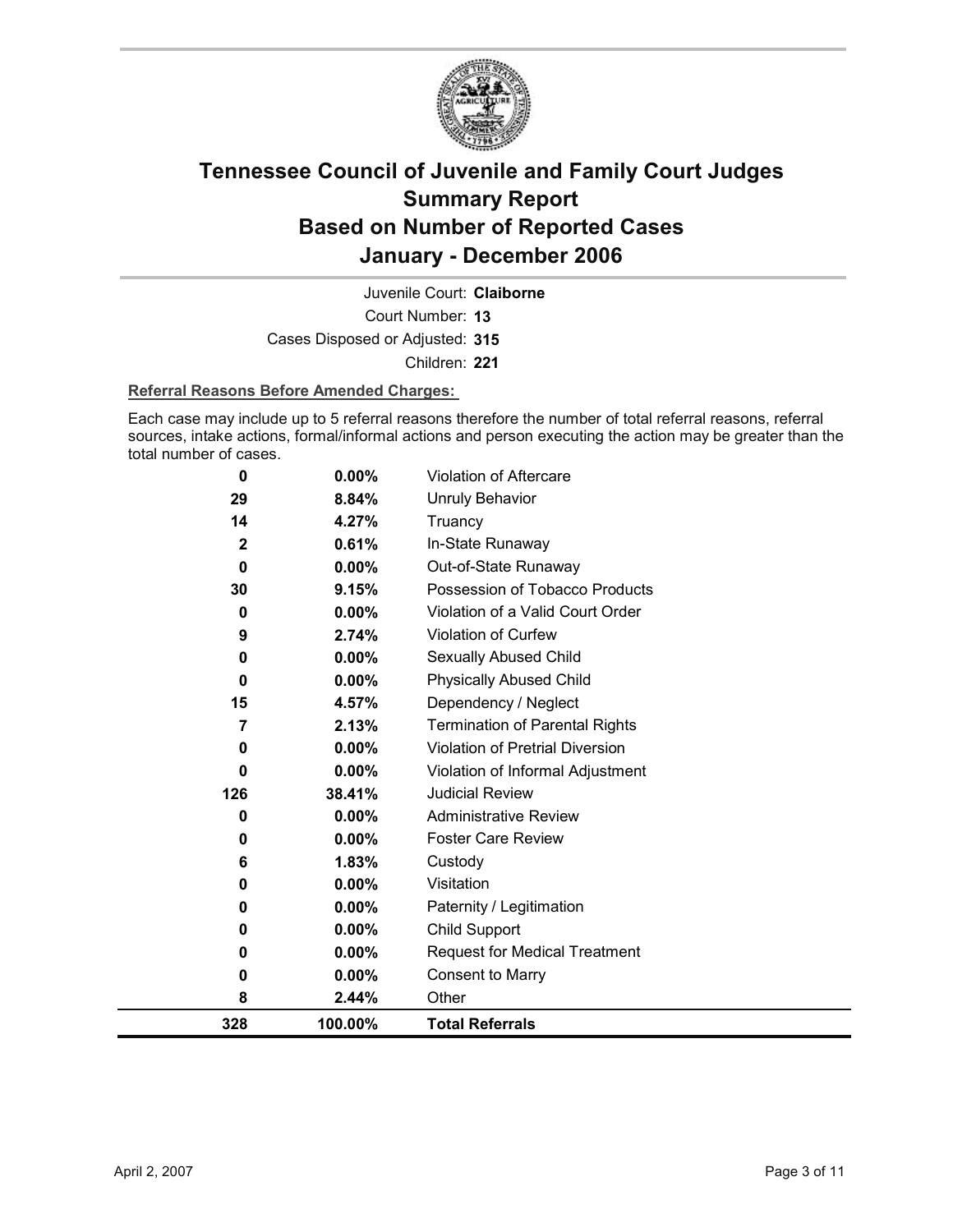

| Juvenile Court: Claiborne   |                                 |                                   |  |  |
|-----------------------------|---------------------------------|-----------------------------------|--|--|
| Court Number: 13            |                                 |                                   |  |  |
|                             | Cases Disposed or Adjusted: 315 |                                   |  |  |
|                             |                                 | Children: 221                     |  |  |
| <b>Referral Sources: 1</b>  |                                 |                                   |  |  |
| 125                         | 38.11%                          | Law Enforcement                   |  |  |
| 12                          | 3.66%                           | Parents                           |  |  |
| 4                           | 1.22%                           | Relatives                         |  |  |
| 1                           | 0.30%                           | Self                              |  |  |
| 18                          | 5.49%                           | School                            |  |  |
| $\mathbf 0$                 | $0.00\%$                        | <b>CSA</b>                        |  |  |
| 25                          | 7.62%                           | <b>DCS</b>                        |  |  |
| 6                           | 1.83%                           | <b>Other State Department</b>     |  |  |
| 0                           | 0.00%                           | <b>District Attorney's Office</b> |  |  |
| 0                           | 0.00%                           | <b>Court Staff</b>                |  |  |
| 0                           | $0.00\%$                        | Social Agency                     |  |  |
| 0                           | 0.00%                           | <b>Other Court</b>                |  |  |
| 9                           | 2.74%                           | Victim                            |  |  |
| 0                           | 0.00%                           | Child & Parent                    |  |  |
| 0                           | 0.00%                           | Hospital                          |  |  |
| 0                           | 0.00%                           | Unknown                           |  |  |
| 128                         | 39.02%                          | Other                             |  |  |
| 328                         | 100.00%                         | <b>Total Referral Sources</b>     |  |  |
| Ang of Child at Referral: 2 |                                 |                                   |  |  |

**Age of Child at Referral: 2**

| 221 | 100.00%  | <b>Total Child Count</b> |
|-----|----------|--------------------------|
| 0   | 0.00%    | Unknown / Not Reported   |
| 0   | $0.00\%$ | Ages 19 and Over         |
| 55  | 24.89%   | Ages 17 through 18       |
| 83  | 37.56%   | Ages 15 through 16       |
| 25  | 11.31%   | Ages 13 through 14       |
| 18  | 8.14%    | Ages 11 through 12       |
| 40  | 18.10%   | Ages 10 and Under        |
|     |          |                          |

<sup>1</sup> If different than number of Referral Reasons (328), verify accuracy of your court's data.

<sup>2</sup> One child could be counted in multiple categories, verify accuracy of your court's data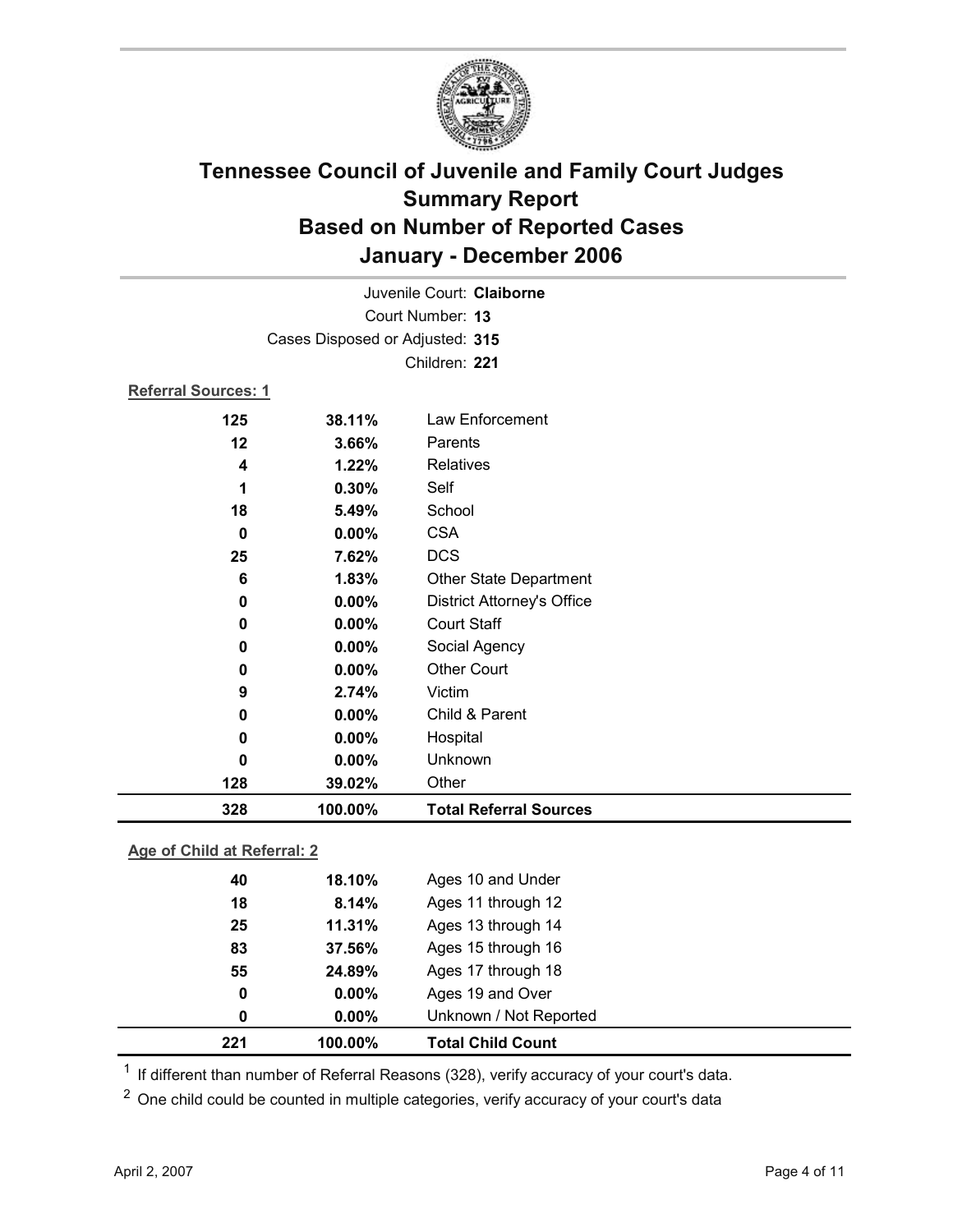

| Juvenile Court: Claiborne               |                                 |                          |  |  |  |
|-----------------------------------------|---------------------------------|--------------------------|--|--|--|
| Court Number: 13                        |                                 |                          |  |  |  |
|                                         | Cases Disposed or Adjusted: 315 |                          |  |  |  |
|                                         |                                 | Children: 221            |  |  |  |
| Sex of Child: 1                         |                                 |                          |  |  |  |
| 142                                     | 64.25%                          | Male                     |  |  |  |
| 79                                      | 35.75%                          | Female                   |  |  |  |
| $\pmb{0}$                               | 0.00%                           | Unknown                  |  |  |  |
| 221                                     | 100.00%                         | <b>Total Child Count</b> |  |  |  |
| Race of Child: 1                        |                                 |                          |  |  |  |
| 216                                     | 97.74%                          | White                    |  |  |  |
| 4                                       | 1.81%                           | African American         |  |  |  |
| $\bf{0}$                                | 0.00%                           | Native American          |  |  |  |
| 0                                       | 0.00%                           | Asian                    |  |  |  |
| $\bf{0}$                                | 0.00%                           | Mixed                    |  |  |  |
| 1                                       | 0.45%                           | Unknown                  |  |  |  |
| 221                                     | 100.00%                         | <b>Total Child Count</b> |  |  |  |
| <b>Hispanic Origin: 1</b>               |                                 |                          |  |  |  |
| $\overline{2}$                          | 0.90%                           | Yes                      |  |  |  |
| 217                                     | 98.19%                          | No                       |  |  |  |
| $\overline{2}$                          | 0.90%                           | Unknown                  |  |  |  |
| 221                                     | 100.00%                         | <b>Total Child Count</b> |  |  |  |
| <b>School Enrollment of Children: 1</b> |                                 |                          |  |  |  |
| 174                                     | 78.73%                          | Yes                      |  |  |  |
| 30                                      | 13.57%                          | No                       |  |  |  |
| 17                                      | 7.69%                           | Unknown                  |  |  |  |
| 221                                     | 100.00%                         | <b>Total Child Count</b> |  |  |  |

 $1$  One child could be counted in multiple categories, verify accuracy of your court's data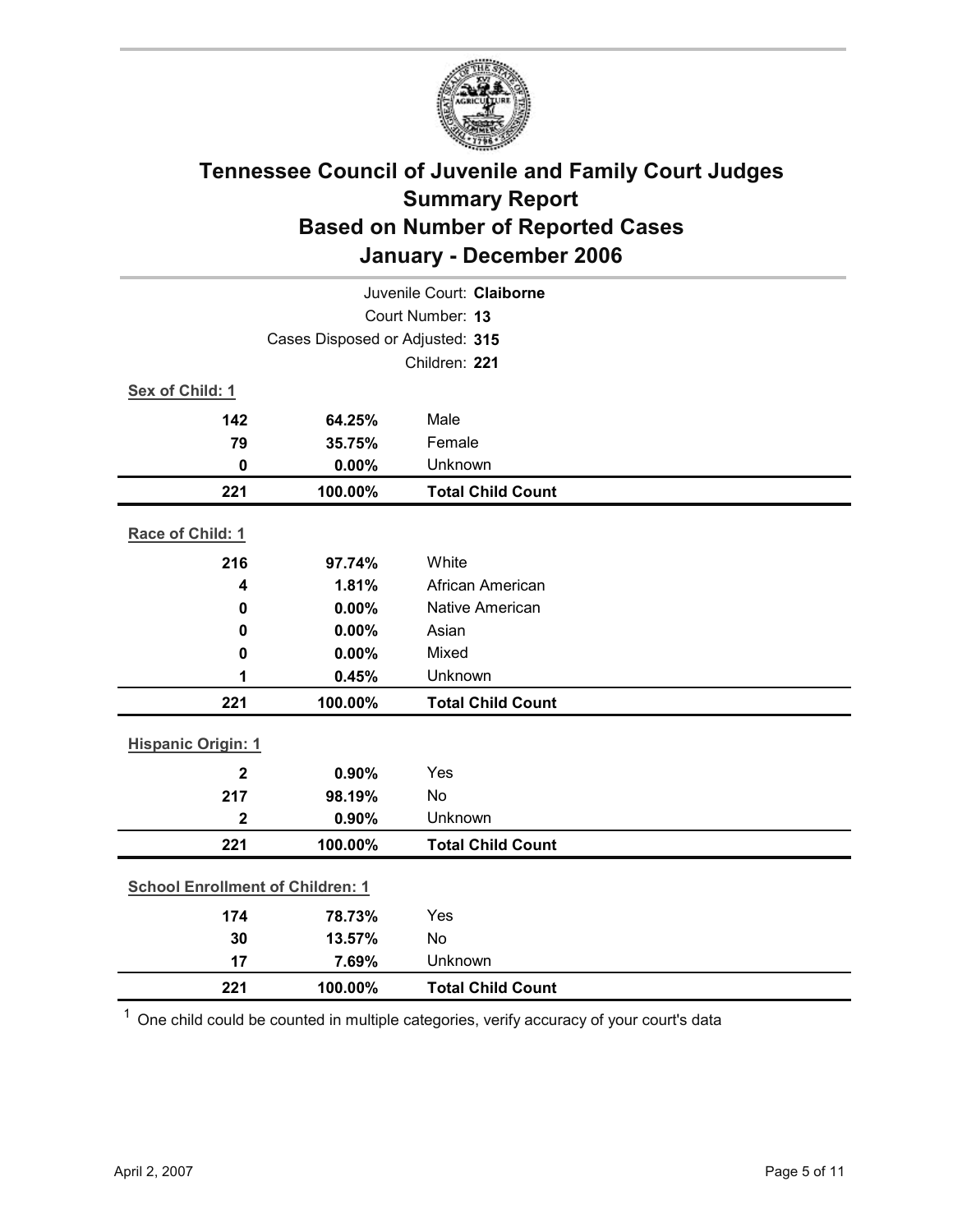

Court Number: **13** Juvenile Court: **Claiborne** Cases Disposed or Adjusted: **315** Children: **221 Living Arrangement of Child at Time of Referral: 1 45 20.36%** With Both Biological Parents **2 0.90%** With Father and Stepmother **8 3.62%** With Mother and Stepfather **75 33.94%** With Mother

| 221 | 100.00%  | <b>Total Child Count</b> |
|-----|----------|--------------------------|
| 5   | 2.26%    | Other                    |
| 11  | 4.98%    | <b>Unknown</b>           |
| 1   | 0.45%    | Independent              |
| 2   | $0.90\%$ | In an Institution        |
| 0   | $0.00\%$ | In a Residential Center  |
| 5   | 2.26%    | In a Group Home          |
| 25  | 11.31%   | With Foster Family       |
| 0   | $0.00\%$ | With Adoptive Parents    |
| 22  | 9.95%    | <b>With Relatives</b>    |
| 20  | 9.05%    | <b>With Father</b>       |
|     |          |                          |

### **Type of Detention: 2**

| 315 | 100.00%  | <b>Total Detention Count</b> |
|-----|----------|------------------------------|
| 1   | 0.32%    | Other                        |
| 314 | 99.68%   | Does Not Apply               |
| 0   | $0.00\%$ | <b>Unknown</b>               |
| 0   | $0.00\%$ | <b>Psychiatric Hospital</b>  |
| 0   | $0.00\%$ | Jail - No Separation         |
| 0   | $0.00\%$ | Jail - Partial Separation    |
| 0   | $0.00\%$ | Jail - Complete Separation   |
| 0   | $0.00\%$ | Juvenile Detention Facility  |
| 0   | $0.00\%$ | Non-Secure Placement         |
|     |          |                              |

 $<sup>1</sup>$  One child could be counted in multiple categories, verify accuracy of your court's data</sup>

 $2$  If different than number of Cases (315) verify accuracy of your court's data.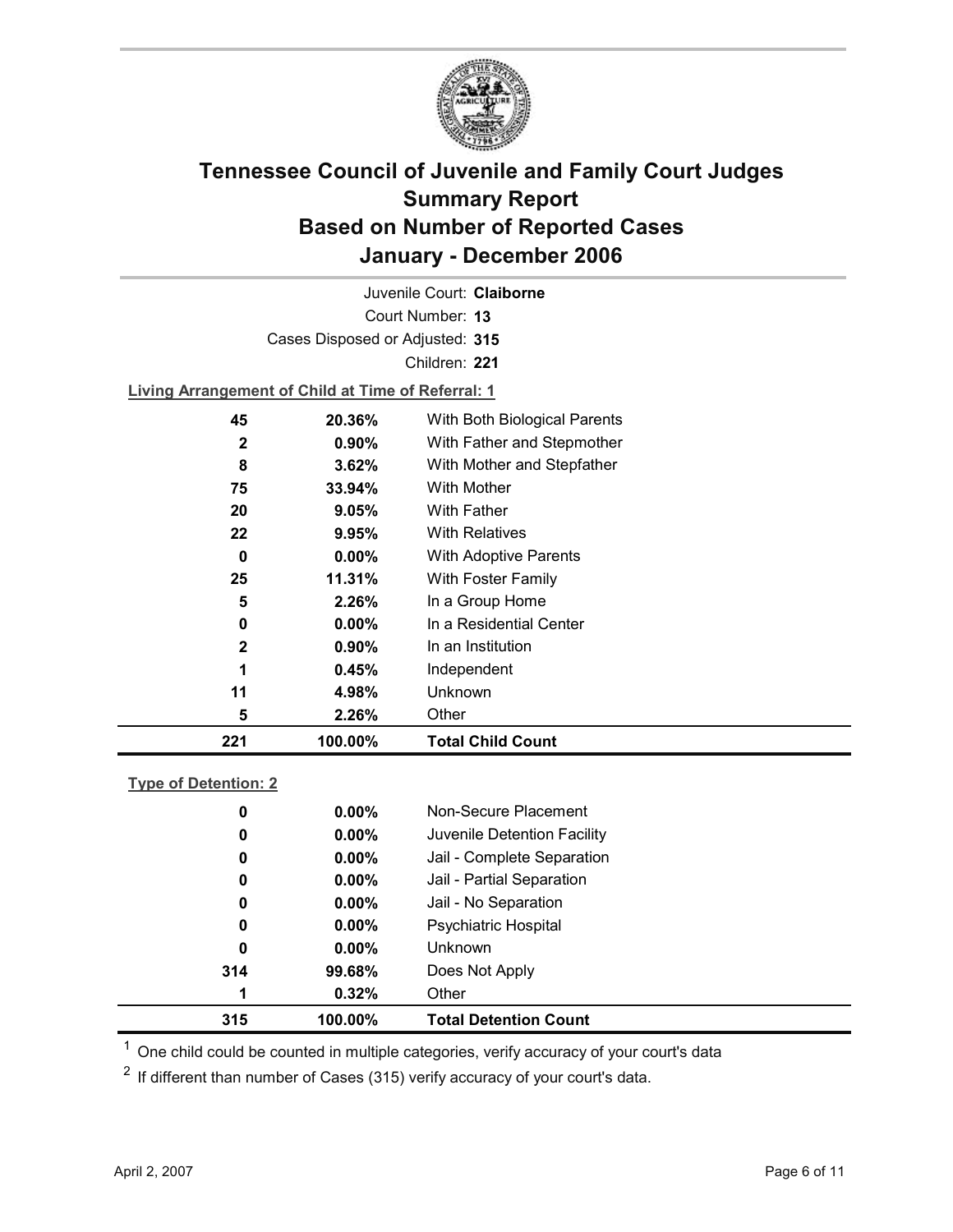

| Juvenile Court: Claiborne |                                                    |                                            |  |  |
|---------------------------|----------------------------------------------------|--------------------------------------------|--|--|
|                           | Court Number: 13                                   |                                            |  |  |
|                           | Cases Disposed or Adjusted: 315                    |                                            |  |  |
|                           |                                                    | Children: 221                              |  |  |
|                           | <b>Placement After Secure Detention Hearing: 1</b> |                                            |  |  |
| $\bf{0}$                  | 0.00%                                              | Returned to Prior Living Arrangement       |  |  |
| 0                         | 0.00%                                              | Juvenile Detention Facility                |  |  |
| 0                         | $0.00\%$                                           | Jail                                       |  |  |
| 0                         | 0.00%                                              | Shelter / Group Home                       |  |  |
| 1                         | 0.32%                                              | <b>Foster Family Home</b>                  |  |  |
| 0                         | 0.00%                                              | Psychiatric Hospital                       |  |  |
| 0                         | 0.00%                                              | Unknown / Not Reported                     |  |  |
| 313                       | 99.37%                                             | Does Not Apply                             |  |  |
| 1                         | 0.32%                                              | Other                                      |  |  |
|                           |                                                    |                                            |  |  |
| 315                       | 100.00%                                            | <b>Total Placement Count</b>               |  |  |
|                           |                                                    |                                            |  |  |
| <b>Intake Actions: 2</b>  |                                                    |                                            |  |  |
| 168                       | 51.22%                                             | <b>Petition Filed</b>                      |  |  |
| 5                         | 1.52%                                              | <b>Motion Filed</b>                        |  |  |
| 29                        | 8.84%                                              | <b>Citation Processed</b>                  |  |  |
| $\bf{0}$                  | $0.00\%$                                           | Notification of Paternity Processed        |  |  |
| 126                       | 38.41%                                             | Scheduling of Judicial Review              |  |  |
| 0                         | $0.00\%$                                           | <b>Scheduling of Administrative Review</b> |  |  |
| 0                         | $0.00\%$                                           | Scheduling of Foster Care Review           |  |  |
| 0                         | 0.00%                                              | Unknown                                    |  |  |
| 0                         | $0.00\%$                                           | Does Not Apply                             |  |  |
| 0<br>328                  | 0.00%<br>100.00%                                   | Other<br><b>Total Intake Count</b>         |  |  |

 $1$  If different than number of Cases (315) verify accuracy of your court's data.

 $2$  If different than number of Referral Reasons (328), verify accuracy of your court's data.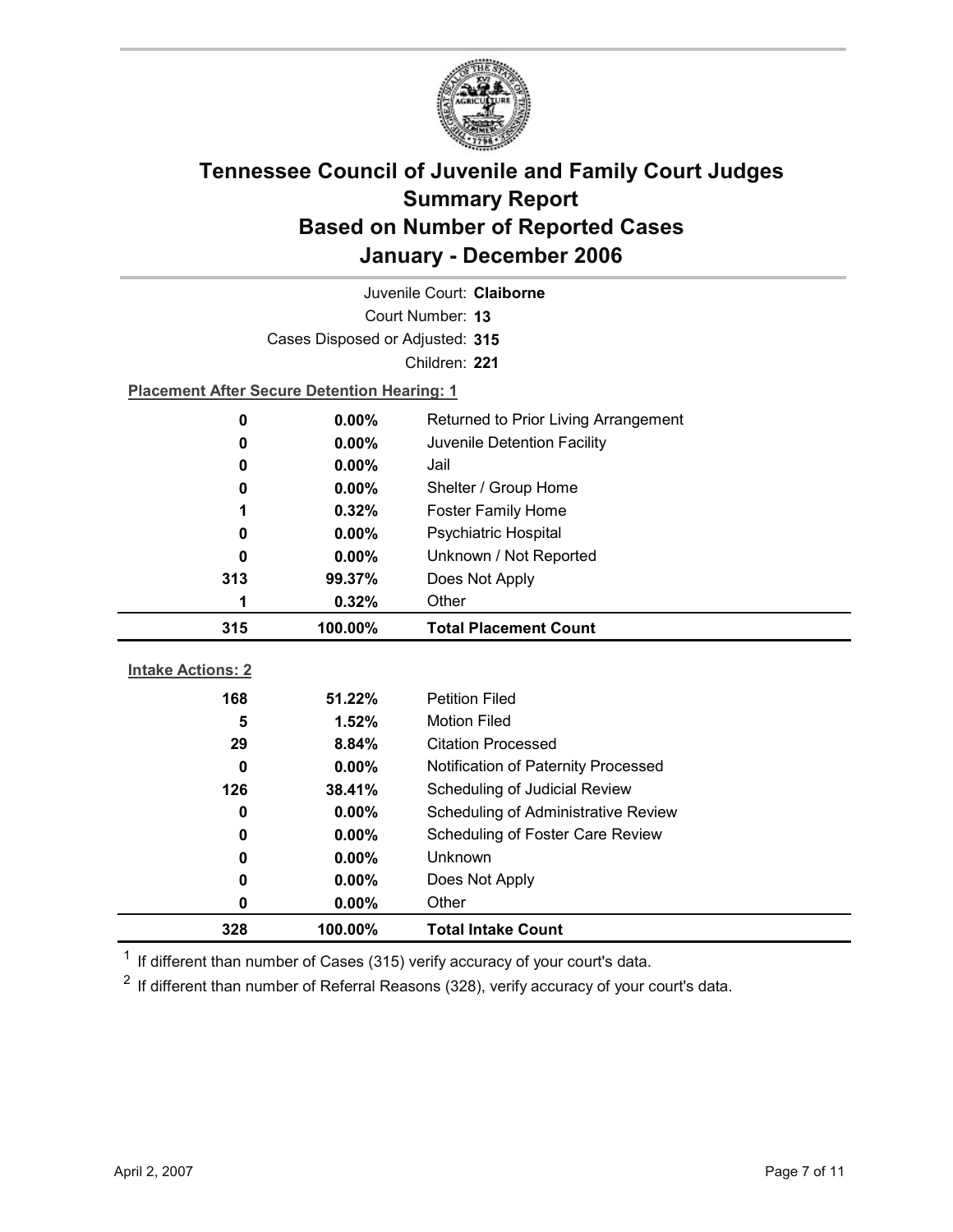

Court Number: **13** Juvenile Court: **Claiborne** Cases Disposed or Adjusted: **315** Children: **221**

### **Last Grade Completed by Child: 1**

| 20          | 9.05%                                   | Too Young for School         |  |  |  |
|-------------|-----------------------------------------|------------------------------|--|--|--|
| $\mathbf 2$ | 0.90%                                   | Preschool                    |  |  |  |
| 1           | 0.45%                                   | Kindergarten                 |  |  |  |
| $\mathbf 0$ | 0.00%                                   | 1st Grade                    |  |  |  |
| 1           | 0.45%                                   | 2nd Grade                    |  |  |  |
| 0           | 0.00%                                   | 3rd Grade                    |  |  |  |
| 3           | 1.36%                                   | 4th Grade                    |  |  |  |
| 5           | 2.26%                                   | 5th Grade                    |  |  |  |
| 4           | 1.81%                                   | 6th Grade                    |  |  |  |
| 10          | 4.52%                                   | 7th Grade                    |  |  |  |
| 27          | 12.22%                                  | 8th Grade                    |  |  |  |
| 30          | 13.57%                                  | 9th Grade                    |  |  |  |
| 33          | 14.93%                                  | 10th Grade                   |  |  |  |
| 25          | 11.31%                                  | 11th Grade                   |  |  |  |
| 5           | 2.26%                                   | 12th Grade                   |  |  |  |
| 0           | 0.00%                                   | Non-Graded Special Ed        |  |  |  |
| 7           | 3.17%                                   | <b>GED</b>                   |  |  |  |
| 0           | 0.00%                                   | Graduated                    |  |  |  |
| 0           | 0.00%                                   | <b>Never Attended School</b> |  |  |  |
| 44          | 19.91%                                  | Unknown                      |  |  |  |
| 4           | 1.81%                                   | Other                        |  |  |  |
| 221         | 100.00%                                 | <b>Total Child Count</b>     |  |  |  |
|             | <b>Enrolled in Special Education: 1</b> |                              |  |  |  |
|             |                                         |                              |  |  |  |
| 26          | 11.76%                                  | Yes                          |  |  |  |
| 142         | 64.25%                                  | No                           |  |  |  |

 $1$  One child could be counted in multiple categories, verify accuracy of your court's data

**53 23.98%** Unknown

**221 100.00% Total Child Count**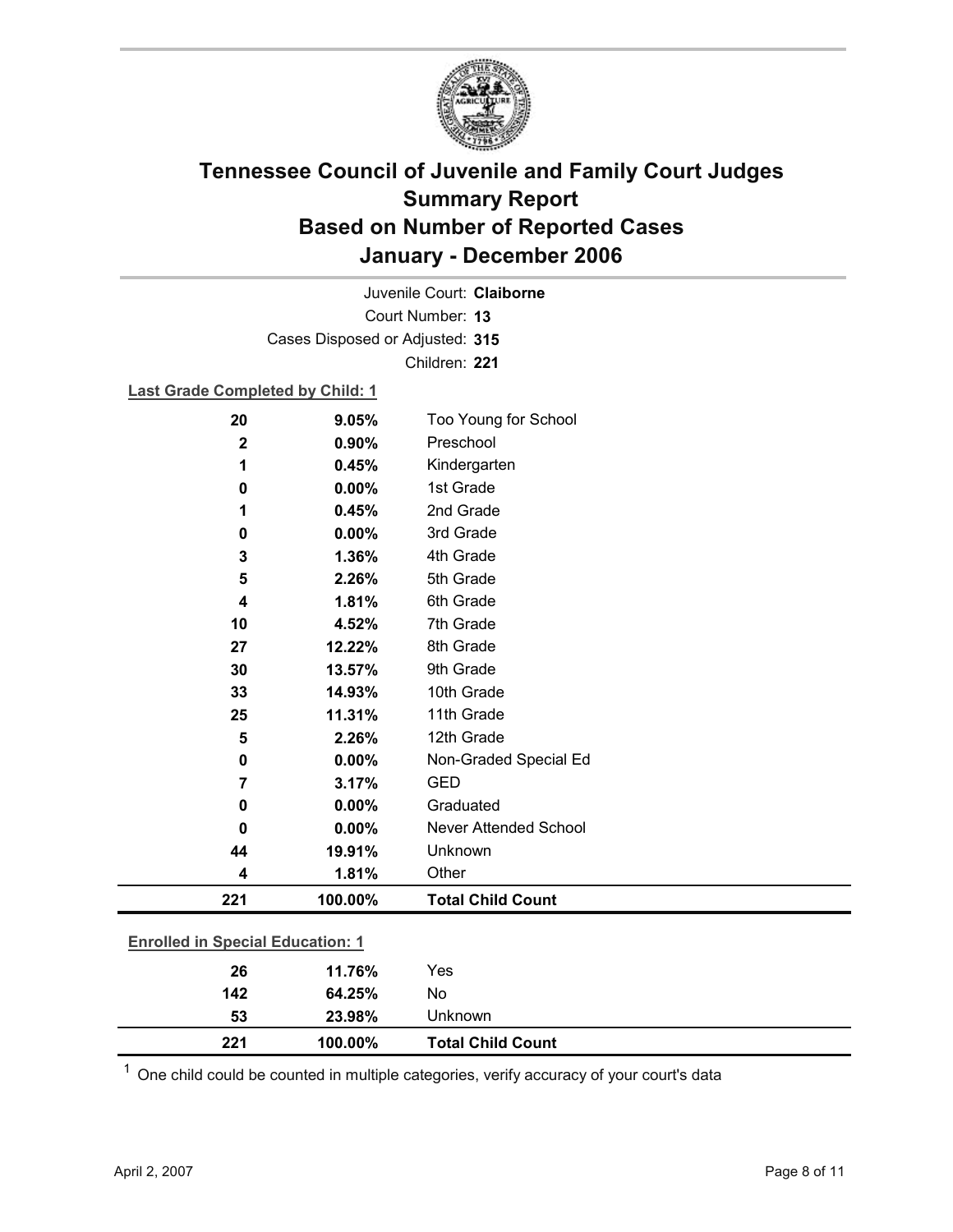

| Juvenile Court: Claiborne    |                                 |                           |  |  |
|------------------------------|---------------------------------|---------------------------|--|--|
|                              | Court Number: 13                |                           |  |  |
|                              | Cases Disposed or Adjusted: 315 |                           |  |  |
|                              | Children: 221                   |                           |  |  |
| <b>Action Executed By: 1</b> |                                 |                           |  |  |
| 328                          | 100.00%                         | Judge                     |  |  |
| 0                            | $0.00\%$                        | Referee                   |  |  |
| 0                            | $0.00\%$                        | <b>YSO</b>                |  |  |
| 0                            | $0.00\%$                        | Other                     |  |  |
| 0                            | $0.00\%$                        | Unknown / Not Reported    |  |  |
| 328                          | 100.00%                         | <b>Total Action Count</b> |  |  |

### **Formal / Informal Actions: 1**

| 24  | 7.32%    | Dismissed                                      |
|-----|----------|------------------------------------------------|
| 1   | $0.30\%$ | Retired / Nolle Prosequi                       |
| 31  | 9.45%    | <b>Complaint Substantiated Delinquent</b>      |
| 51  | 15.55%   | <b>Complaint Substantiated Status Offender</b> |
| 13  | 3.96%    | Complaint Substantiated Dependent / Neglected  |
| 0   | $0.00\%$ | <b>Complaint Substantiated Abused</b>          |
| 0   | $0.00\%$ | <b>Complaint Substantiated Mentally III</b>    |
| 0   | $0.00\%$ | Informal Adjustment                            |
| 17  | 5.18%    | <b>Pretrial Diversion</b>                      |
| 0   | $0.00\%$ | Transfer to Adult Court Hearing                |
| 6   | 1.83%    | Charges Cleared by Transfer to Adult Court     |
| 140 | 42.68%   | <b>Special Proceeding</b>                      |
| 6   | $1.83\%$ | <b>Review Concluded</b>                        |
| 34  | 10.37%   | Case Held Open                                 |
| 5   | 1.52%    | Other                                          |
| 0   | $0.00\%$ | Unknown / Not Reported                         |
| 328 | 100.00%  | <b>Total Action Count</b>                      |

 $1$  If different than number of Referral Reasons (328), verify accuracy of your court's data.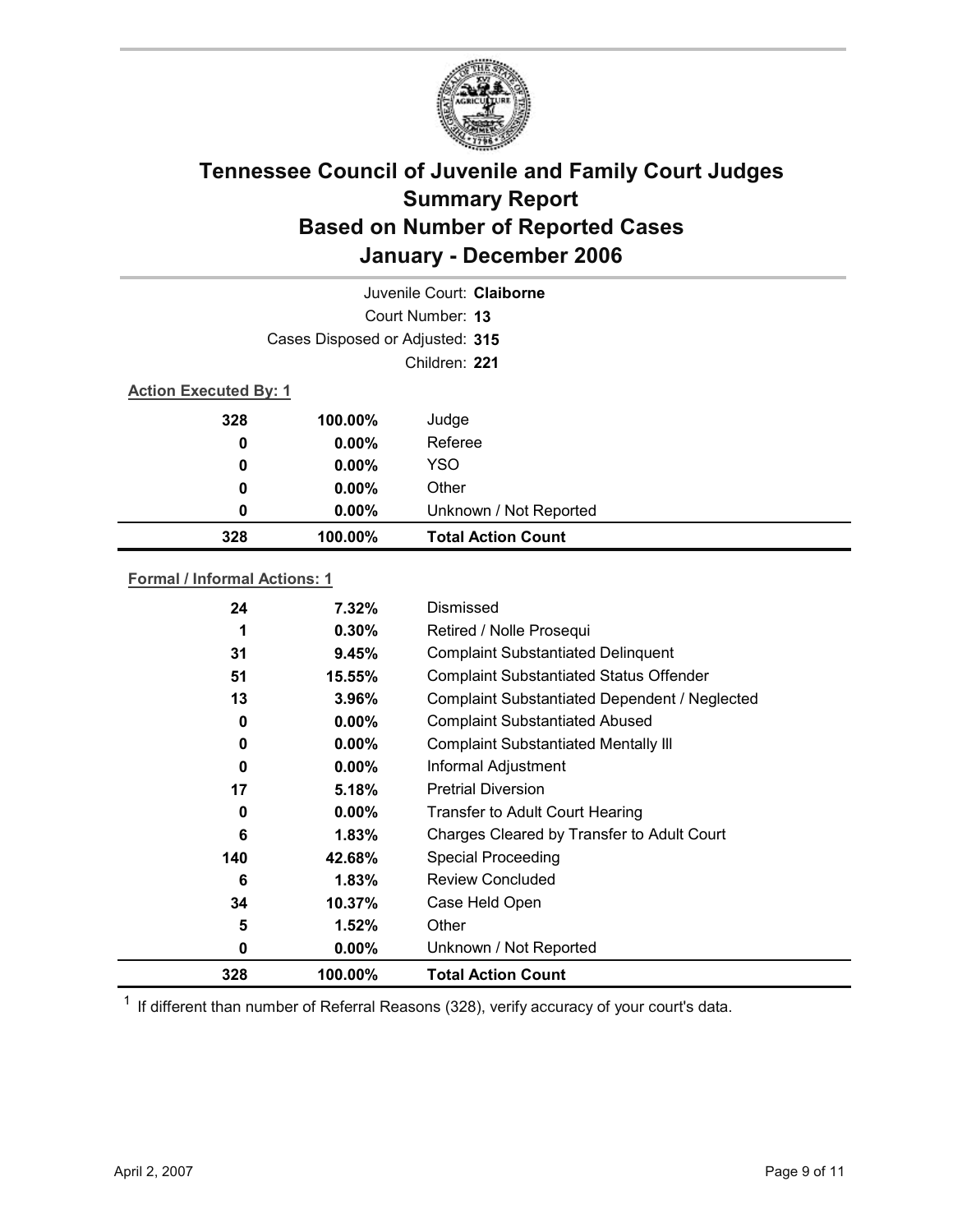

|                       |                                 | Juvenile Court: Claiborne                             |
|-----------------------|---------------------------------|-------------------------------------------------------|
|                       |                                 | Court Number: 13                                      |
|                       | Cases Disposed or Adjusted: 315 |                                                       |
|                       |                                 | Children: 221                                         |
| <b>Case Outcomes:</b> |                                 | There can be multiple outcomes for one child or case. |
| 64                    | 13.56%                          | <b>Case Dismissed</b>                                 |
| 17                    | 3.60%                           | Case Retired or Nolle Prosequi                        |
| 0                     | 0.00%                           | Warned / Counseled                                    |
| 117                   | 24.79%                          | Held Open For Review                                  |
| 0                     | $0.00\%$                        | Supervision / Probation to Juvenile Court             |
| 1                     | 0.21%                           | <b>Probation to Parents</b>                           |
| 49                    | 10.38%                          | Referral to Another Entity for Supervision / Service  |
| 4                     | 0.85%                           | Referred for Mental Health Counseling                 |
| 31                    | 6.57%                           | Referred for Alcohol and Drug Counseling              |
| 6                     | 1.27%                           | Referred to Alternative School                        |
| 0                     | $0.00\%$                        | Referred to Private Child Agency                      |
| 0                     | $0.00\%$                        | Referred to Defensive Driving School                  |
| 0                     | $0.00\%$                        | Referred to Alcohol Safety School                     |
| 0                     | 0.00%                           | Referred to Juvenile Court Education-Based Program    |
| 0                     | $0.00\%$                        | Driver's License Held Informally                      |
| 0                     | $0.00\%$                        | <b>Voluntary Placement with DMHMR</b>                 |
| 0                     | 0.00%                           | Private Mental Health Placement                       |
| 0                     | $0.00\%$                        | <b>Private MR Placement</b>                           |
| 0                     | 0.00%                           | Placement with City/County Agency/Facility            |
| 1                     | 0.21%                           | Placement with Relative / Other Individual            |
| 25                    | 5.30%                           | Fine                                                  |
| 14                    | 2.97%                           | <b>Public Service</b>                                 |
| 6                     | 1.27%                           | Restitution                                           |
| 0                     | 0.00%                           | <b>Runaway Returned</b>                               |
| 0                     | 0.00%                           | No Contact Order                                      |
| 0                     | 0.00%                           | Injunction Other than No Contact Order                |
| 0                     | $0.00\%$                        | <b>House Arrest</b>                                   |
| 7                     | 1.48%                           | <b>Court Defined Curfew</b>                           |
| 1                     | 0.21%                           | Dismissed from Informal Adjustment                    |
| 2                     | 0.42%                           | Dismissed from Pretrial Diversion                     |
| 2                     | 0.42%                           | Released from Probation                               |
| 2                     | 0.42%                           | <b>Transferred to Adult Court</b>                     |
| 0                     | $0.00\%$                        | <b>DMHMR Involuntary Commitment</b>                   |